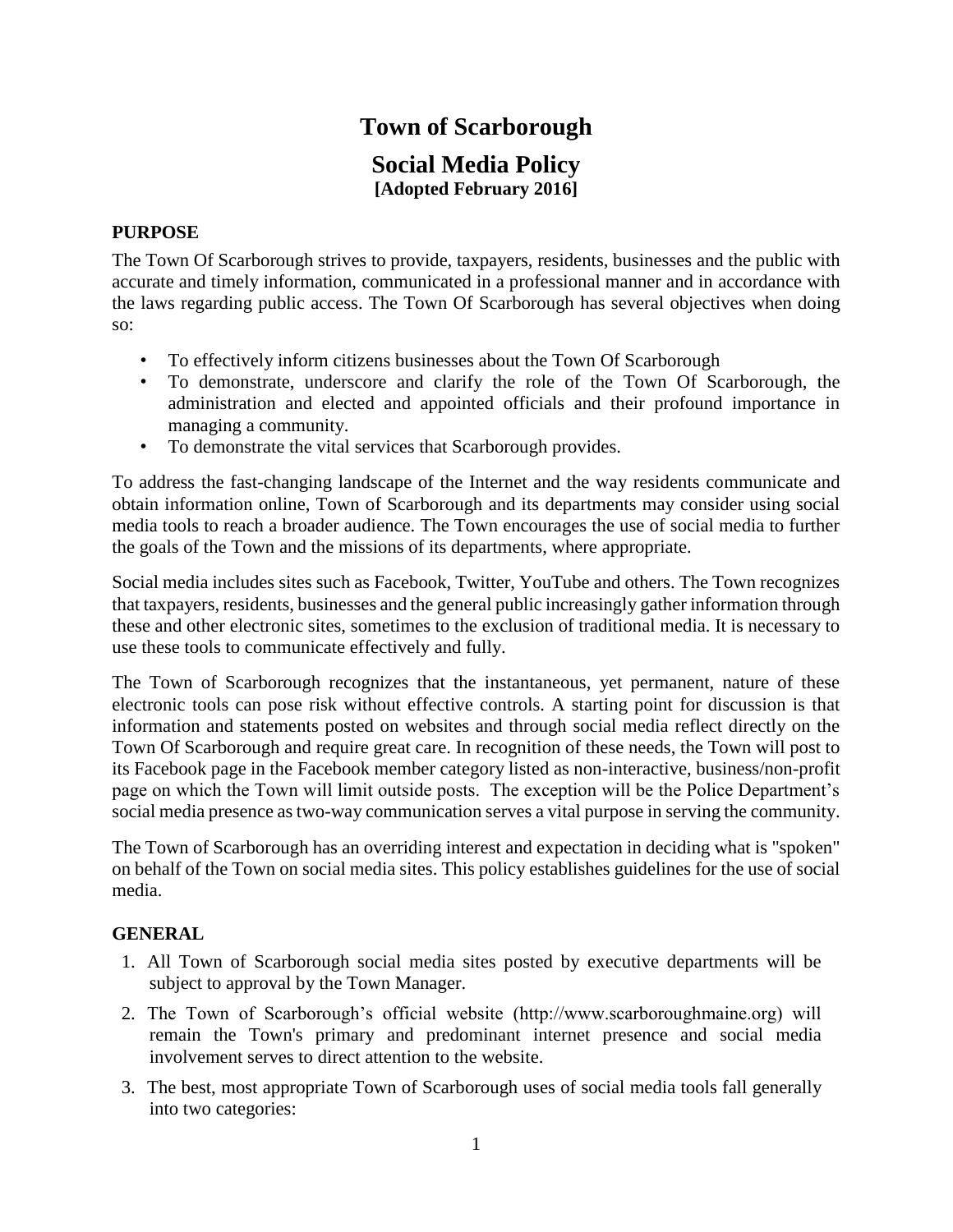- o As channels for disseminating time-sensitive information as quickly as possible (example: emergency information).
- o As marketing/promotional channels which increase the Town's ability to broadcast its messages to the widest possible audience.
- 4. Wherever possible, content posted to Town of Scarborough's social media sites will also be available on the Town's official website.
- 5. Wherever possible, content posted to Town of Scarborough social media sites should contain links directing users back to the Towns official websites for in-depth information, forms, documents or online services necessary to conduct business with the Town.
- 6. As is the case for website, departmental public information staff will be responsible for the content and upkeep of any social media sites their department may create.
- 7. This guideline does not usurp or replace existing policies or guidelines relating to computer usage. Wherever possible, all Town of Scarborough social media sites shall comply with all appropriate and applicable Town if Scarborough policies and standards, including but not limited to:
	- a) Employee Handbook
	- b) Personnel Ordinance, Chapter 303
	- c) [Computer and Internet Acceptable Use Policy](http://www.seattle.gov/pan/internetuse.htm)
- 8. Town of Scarborough social media sites shall comply with State of Maine Ethics and Elections code and administrative rules.
- 9. Town of Scarborough social media sites are subject to State of Maine Freedom Of Information Act requirements. Any content maintained in a social media format that is related to Town business is a public record. All requests for public records request for public records on social media shall be referred to the Public Information Officer; however the Department responsible for maintaining any social media site is responsible for maintaining public records shall maintain such public records in an accessible format so that it can be produced in response to a request. Wherever possible, such sites shall clearly indicate that any articles and any other content posted or submitted for posting are subject to public disclosure. Users shall be notified that public disclosure requests must be directed to the Public Information Officer.
- 10.State of Maine records retention schedules apply to social media formats and social media content. Unless otherwise addressed in a specific social media standards document, the Department maintaining a site shall preserve records required to be maintained pursuant to a relevant records retention schedule for the required retention period on a Town server in a format that preserves the integrity of the original record and is easily accessible.
- 11.Though most social media presence will be designed around one-way communication from the Town, the Police Department Facebook page will be open to allow for communication with the public. When interaction with the public is allowed, users and visitors to social media sites shall be notified that the intended purpose of the site is to serve as a mechanism for communication between the Town and members of the public. In these circumstances,